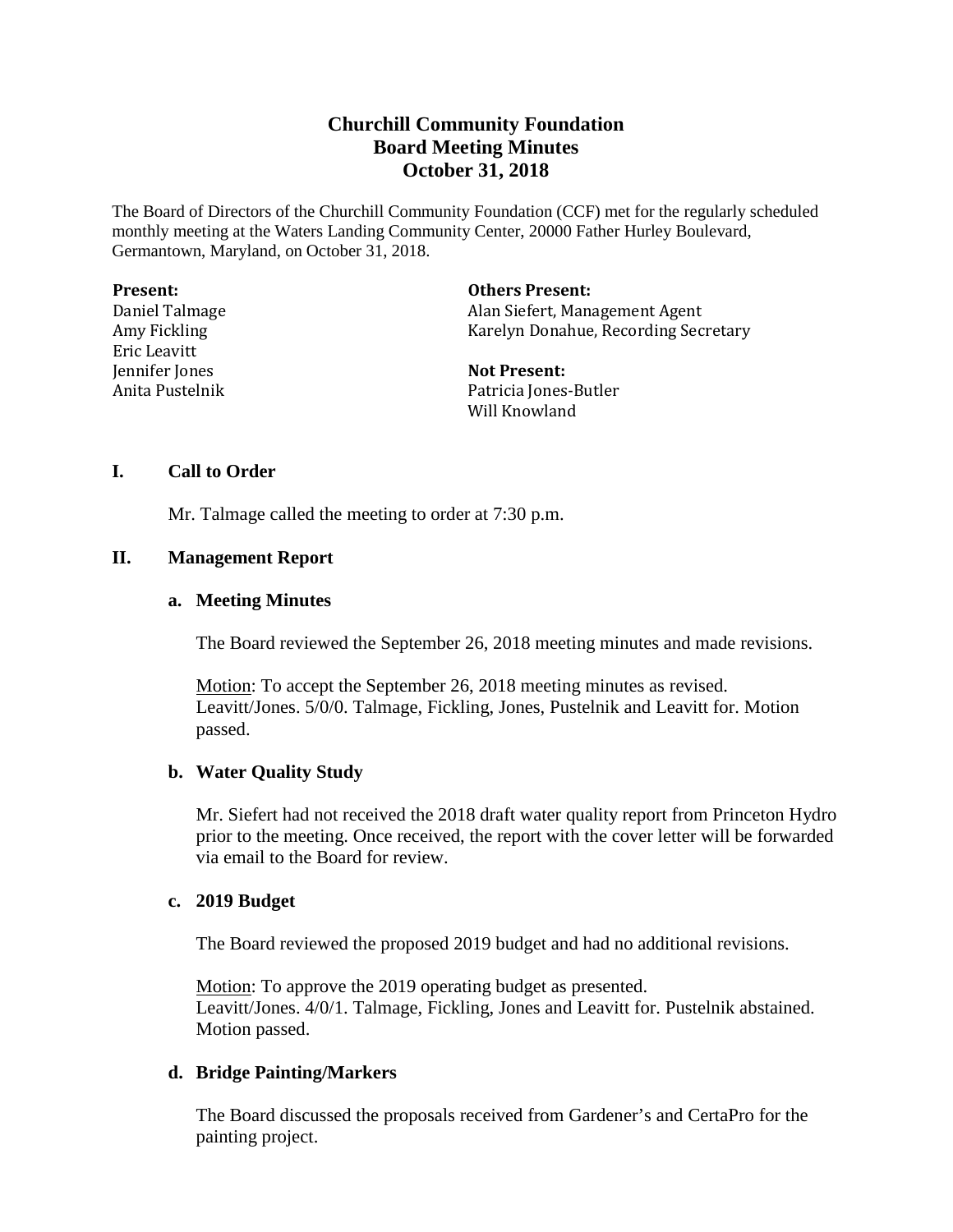Motion: To approve the amended proposal by CertaPro to paint/stain the bridges, upright posts and signs for \$4,295.00. Leavitt/Jones. 5/0/0. Talmage, Fickling, Jones, Pustelnik and Leavitt for. Motion

passed.

#### **e. Amethyst Stream Warranty**

From the Board walk through earlier this month, one issue was noted regarding some stones. The contractor took care of the issue at no cost by moving the stones.

CPJ is to give the Foundation a plan on the maintenance of the stream.

## **f. Dam/Pipe Ownership**

Mr. Siefert gave an update on his findings regarding the ownership of the piping under the dam. The Foundation owns the dam only partially up to or prior to the guardrail. The other side is shown as WSCC ownership. The road itself is highway right-of-way. Mr. Siefert asked Mr. Tucker of Lerch, Early & Brewer to investigate where the lines are.

## **g. Chesapeake Bay / DNR Grant for CEV Stream Restoration Project**

Mr. Siefert gave an update on the DNR grant. He spoke with Mr. Cohee of Maryland DNR. He confirmed that the Foundation does not need to reapply; the submittal for 2019 will still be considered for 2020. If the grant is awarded to the Foundation, funds can be received as early as July 2019. The representatives from DNR would like to revisit the CEV Stream.

#### **h. Financials**

The Board reviewed the financials for the month ending September 30, 2018. Mr. Siefert explained to the Board that money had been moved as the primary account was moved from M&T Bank to Union Bank.

#### **i. Operating Checklist/Pending Projects**

The Board reviewed the operating checklist and pending projects with Mr. Siefert

## **III. Old Business**

#### **a. Dirt Mound**

Dr. Jones reported on the Water's Landing meeting where concerns were brought up about the dirt mound on Water's Landing property. The Foundation Board discussed that they need to protect the Foundation's interests by making sure the run-off from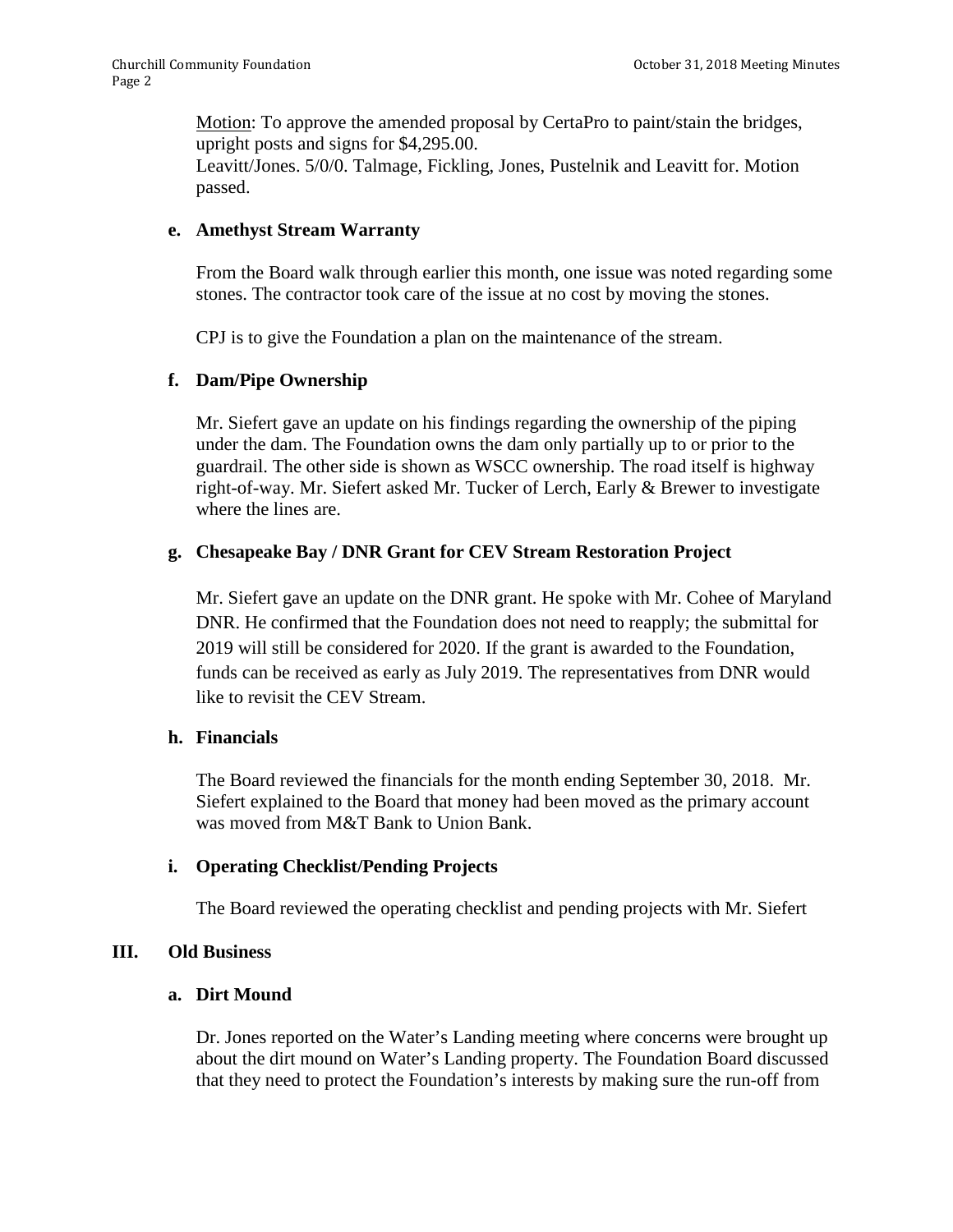the mound does not get into the lake and that this needs to be further discussed. It was agreed to put this on next month's agenda.

#### **IV. New Business**

#### **a. Board Walk Through**

The Board had their walk through on Sunday, October 14<sup>th</sup>. Ms. Fickling will be typing up the notes from the walk through.

#### **V. Next Meeting**

The next meeting of the Board of Directors for the Churchill Community Foundation will be Wednesday, November 28, 2018 at 7:30 p.m. at the Waters Landing Community Center.

The Board agreed to cancel the December meeting.

## **VI. Adjournment**

Motion: To adjourn the October 31, 2018 Board meeting at 8:30 pm. Leavitt/Pustelnik. 5/0/0. Talmage, Fickling, Pustlenik, Leavitt and Jones for. Motion passed.